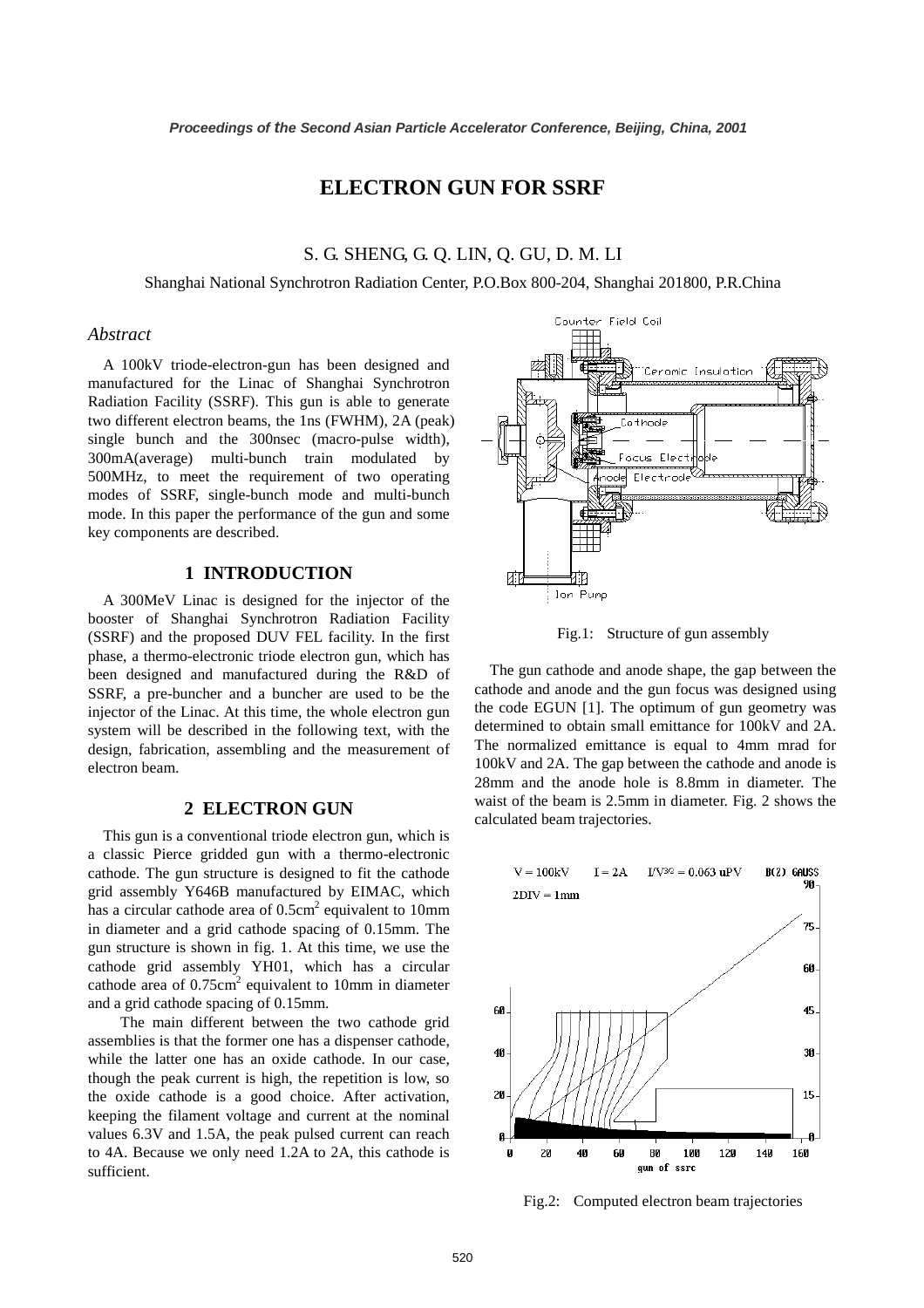The ceramic isolator is made of 99 ceramics. Two Ti flanges are brazed onto both side of the ceramic isolator. After mechanical processing, the alignment error of two flange centers is less than or equal to  $10 \mu$  m. Two anti-corona rings are assembled onto the flanges to withstand up to 100kVDC at least.

A 50 l/s ion pump directly under the cathode anode space pumps the high voltage region of the gun. A vacuum gauge monitors the pressure at the entrance of the ion pump. The pressure is about  $3 \times 10^{-8}$  Torr while the gun is running. AT the exit of the gun, a gate valve manufactured by VAT is used to separate the vacuum of gun from the vacuum of the downstream parts.

Before assembling, all the parts under vacuum have been cleaned by ultrasonic cleaning equipment. After assembling, the whole gun has been baked at 150℃ for more than 16 hours. During process of cathode activation, the vacuum pressure was kept under  $10^{-5}$  Torr.

The high voltage conditioning was performed up to 110kVDC with a grid cathode negative bias of 70V to protect the cathode from damage.

A counter field coil is assembled in the cathode plane to cancel the background magnetic field of the Linac. The magnetic field inside the gun is zero at the cathode surface and increase with a gradient of 1kG/m.

#### **3 PUSLER SYSTEM**

The triode gun is driven by the grid pulse. To meet the requirement of two operating modes, two different pulser systems are used to generate the grid pulses. The block diagram of the pusler system is shown in Fig 3.

In single bunch operating mode, a single bunch with a current of 2A and a pulse width of 1ns (FWHM) must be generated by the gun. Considering the attenuation and distortion in the transmission and connection, a single pulse with a voltage of 300V on a  $50\Omega$  load and a pulse width of 1ns (FWHM) is needed. An array of avalanche transistors with a very fast ECL trigger is used to generate a single pulse with a negative voltage of 300V on a 50Ω load. The falling time of the single pulse is about 600ps, the rising time is about 800ps and the pulse width is less than 1ns (FWHM).

In multi-bunch operating mode, a bunch trains with an average current of 300mA and a macro-pulse length of 300ns (FWHM) must be generated by the gun. As discussed above, a 300ns macro-pulse modulated by 500MHz with a peak power of 500W is needed. A 500MHz CW signal from the local oscillator is modulated with a trigged square wave signal by the PIN diode. Then, two broadband solid-state amplifiers are used to amplify the signal up to 500W. The rising time of the macro-pulse is about 50ns, while the falling time is about 30ns. The pulse width can be adjusted from 100ns to 1000ns.

A special coaxial transmission line is used to supply the grid pulse, filament power and grid bias to the cathode grid assembly. A TEK TDS784A oscilloscope with 1GHz bandwidth is used to measure the power attenuation through the transmission line. In case of single pulse the attenuation is –2dB, while in case of multi-pulse the attenuation is –3.7dB.

Two operating modes can be switched from one to the other by switching the output coaxial RF switch. Another two more switches will begin to work when the gun is triggered by the synchronous signal from the main control system.



Fig. 3: Block diagram of the pulser system

#### **4 CONTROL SYSTEM**

A remote control system running on a PC is connected to a local control system in the high voltage deck via an optical fiber. Switching of the operating mode and adjusting of the filament power and the grid bias can be operating from the control room easily.

#### **5 BEAM DIAGNOSTIC SYSTEM**

A beam diagnostic system is designed to measure the beam parameter. A coaxial faraday cup with a response of nanosecond is used to get the longitudinal structure of the beam. A profiler is used to observe the beam profile and together with a quadrupole magnet the transverse emittance can be measured.

### **6 PERFORMANCE OF ELECTRON GUN**

The beam signal is picked up by the coaxial faraday cup and measured by an oscilloscope through a set of attenuators. A TEK TDS694C oscilloscope with a bandwidth of 3GHz and a rising time of 200ps is used. The total power attenuation between the faraday cup and the oscilloscope is 50.5dB.

The peak current of the single bunch is 2.0A and the bunch length is 1.2ns. The single bunch signal is shown in Fig. 4. The small overcharge on the right side of the main pulse is related to the distributed inductance.